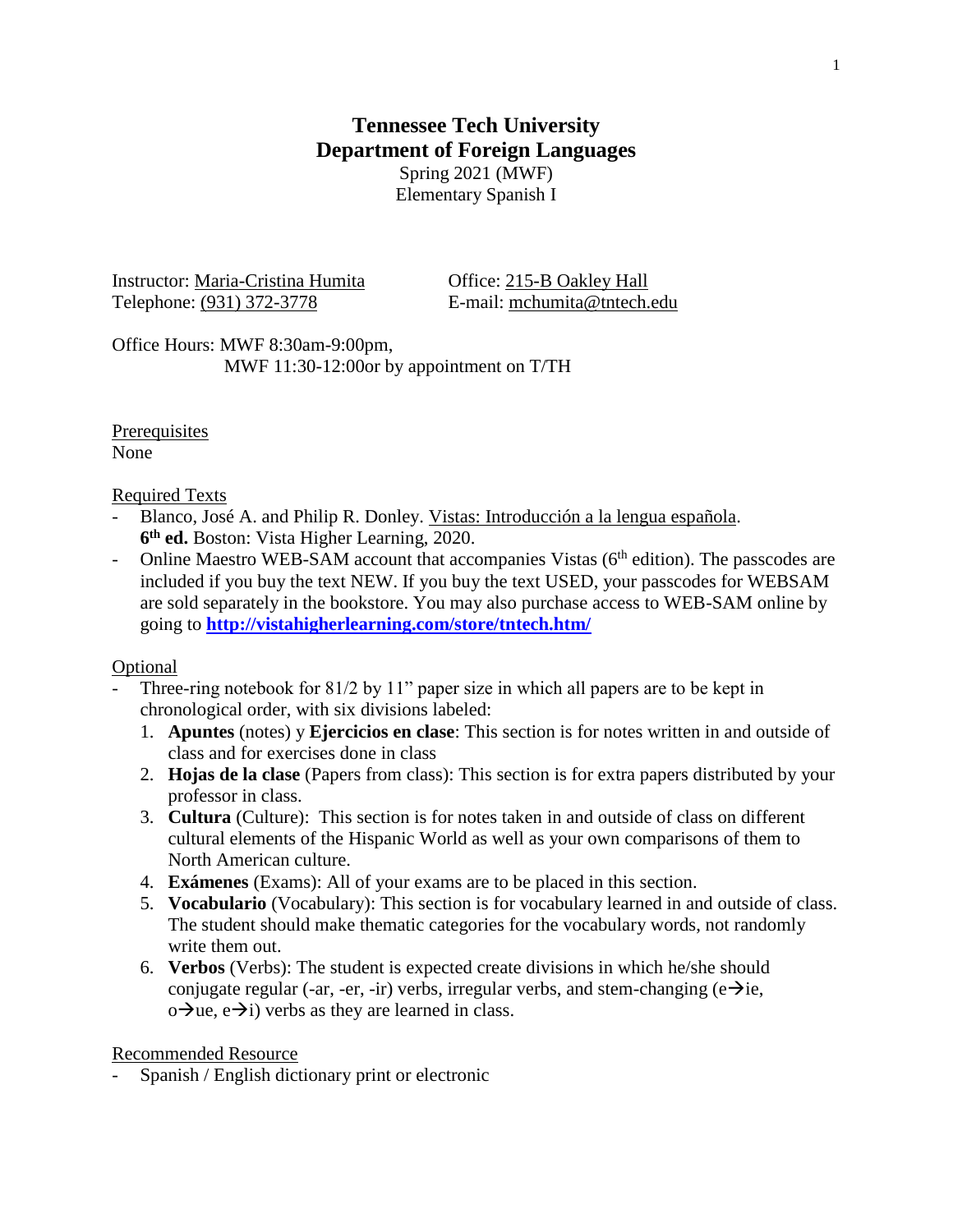## Course description

SPAN 1010—Elementary Spanish I (Lec. 3. Credit 3.)

Essentials of Spanish, developing listening and reading comprehension, oral and written communication, and cultural understanding. Students may enroll in SPAN 1010 or SPAN 1015, but not both. Native speakers of Spanish may not take this course.

## Student Learning Outcomes

Upon completion of this course, students will be able to ask and answer personal questions in the present, and communicate effectively in the following contexts: the university, the family, and in a travel environment. Furthermore, students will learn an appreciation for Hispanic cultures.

Upon completion of this course, students will

- Understand most written and spoken Spanish selected for beginning learners [Communication: Interpretive (Listen, Read/View)];
- Speak and write in simple sentences with minor grammatical errors that do not impede communication [Communication: Interpersonal (Speak, Write, Listen)] [Communication: Presentational (Speak, Write, Listen)];
- Speak with pronunciation sufficiently accurate so as not to impede communication [Communication: Presentational (Speak, Listen, Read/View)];
- Ask and answer oral and written questions related to familiar topics, such as personal information, school, careers, family, actions, and daily activities [Communication: Interpersonal (Speak, Write, Listen, Read/View)];
- Describe people, places, and things in the present [Communication: Presentational (Speak, Write, Listen, Read/View)];
- Converse on an elementary level, observing basic courtesy requirements and social demands of the culture
	- [Communication: Interpersonal (Speak, Listen, Read/View)]
- Understand the diverse culture of the Spanish-speaking world and describe some of its basic geographical facts
	- [Cultures (Relating Cultural Products to Perspectives)].

# Methodology

The course is taught using the communicative approach. This means that we USE the Spanish studied by the students at home in meaningful, real-life contexts in the classroom. A variety of teaching techniques and formats are employed to optimize the students' use of Spanish in class, such as TPR (Total Physical Response), group work (involving conversations, role playing, and grammar and vocabulary exercises), audio and visual exercises, brief grammar reviews, cultural explanations, and assigned work from the online Website.

This is a Spanish language course. The professor and the students will speak only Spanish in class.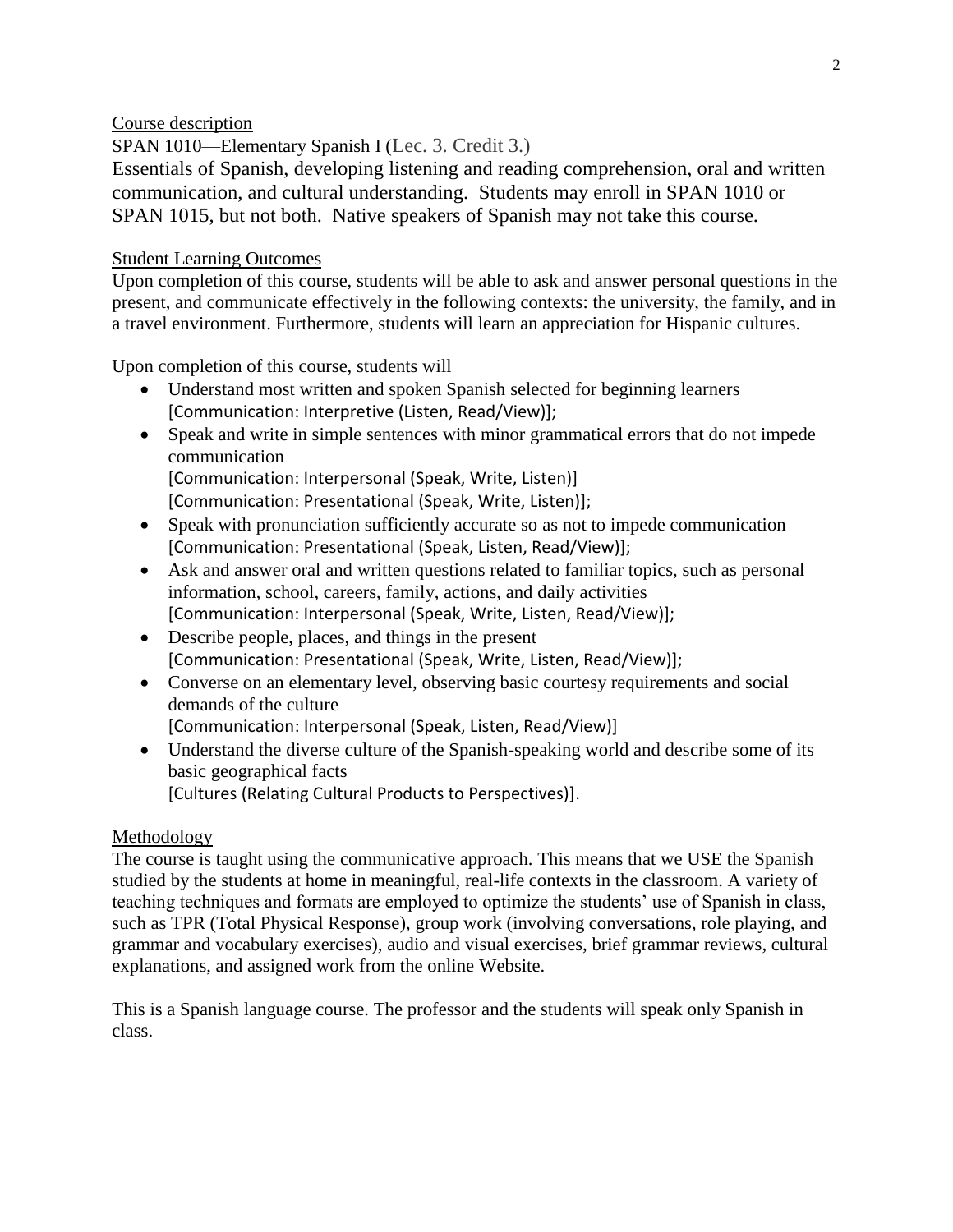### $COVID - 19$

- 1. Students must take personal responsibility in following the recommended CDC COVID-19 guidelines. Students are expected follow all COVID-19 directives published by Tennessee Tech including, but not limited to, notices on Tennessee Tech's webpage, building and facilities signage, and similar publications. The university's Return to Campus Student Handbook can be found at [https://www.tntech.edu/return/index.php.](https://www.tntech.edu/return/index.php)
- 2. According to Tennessee Tech University's protocols, face coverings must be worn (covering the mouth and nose) by students in the classroom at all times.
- 3. Students must abide by predetermined social distancing guidelines and seating arrangements. Movement during class sessions should be limited as to not endanger other students or faculty. Students should be conscious and respectful of others and their health concerns.
- 4. Students who refuse to comply with university protocols on these matters will be reported to the Tennessee Tech Dean of Students.
- 5. Students should direct all requests for excused class absences related to COVID-19, regardless of where the COVID-19 testing is performed, to Tennessee Tech's Health Services. The Office of Student Affairs will provide notifications to faculty members of student absences and the expected length of the absence.

### Topics

A detailed listing of vocabulary and grammar topics can be found in the Schedule of Assignments at the end of this syllabus.

### **Assessment: Direct Measures Grade Composition and Grading Scale**

Your grade is based on the assignments below. You should save all returned graded assignments until you receive your final grade forthe class.

## **Extra credit will not be offered. Grades will NOT be curved** *(ex: 89.9 is a B).*

#### Evaluation

The following grade criteria will be used to determine the final grades for this course: A: 90-100 B: 80-89 C: 70-79 D: 60-69 F: 59 and below

## GRADING BREAKDOWN: The course grade will be determined as follows:

- $\geq$  (2) Exams = 35%
- $\triangleright$  WEB-SAM online activities = 15%
- $\triangleright$  Miscellaneous (mini orals, quizzes, ilearn assignments, ilearn quizzes) = 15%
- $\geq$  (2) Compositions = 5%
- $\triangleright$  Oral Interview =10 %
- $\triangleright$  Final exam = 20%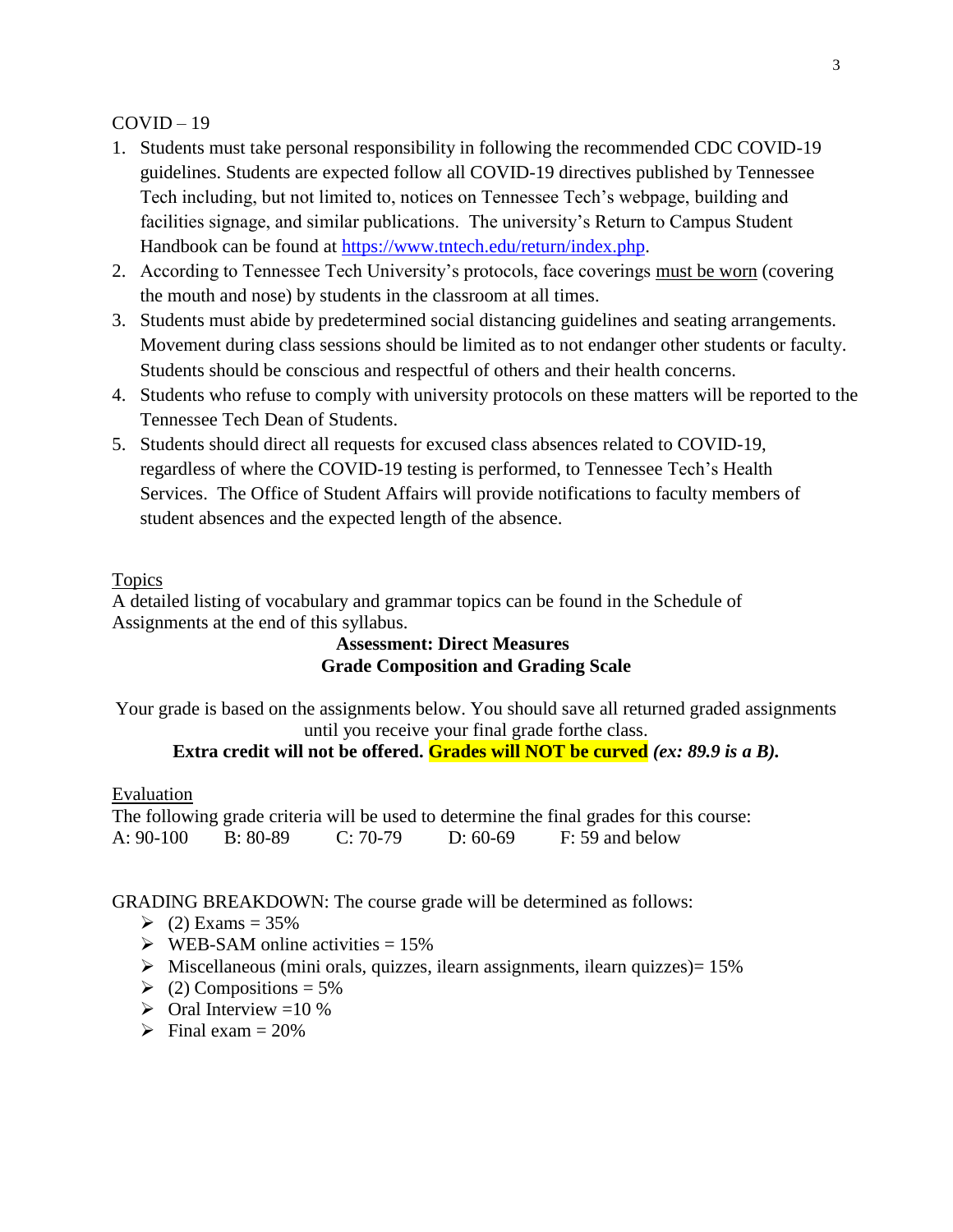#### Exams

Each 55-minute exam will cover all assigned material and will be given as indicated in the course calendar.

Class Participation: Students must and will be held responsible for preparing for class DAILY. You are expected to come to class prepared and ready to participate actively in class. We realize that you may become ill or have an emergency come up during the semester, so we allow you to miss the equivalent of one week of absences per semester that will not affect your participation grade (FOUR excused or unexcused absences). You should realize that the class experience cannot be "made up" or re-created outside of class. Therefore, each time you are absent, beyond the three days mentioned above, you will lose all class participation points for that day. Exceptions to this policy will be considered on a case-by-case basis.

Oral Interview. You will have one formal oral interview, which will take place during the last third of the semester. This is a face-to-face or recorded interview. Your instructor will provide you with a sign-up sheet as the time approaches. Details about this oral exam and a grading rubric showing exactly how students are evaluated is available under "resources" on iLearn.

WEB-SAM online activities / Other homework -Your instructor will assign homework almost daily from the online WEB-SAM system. It is essential that students review, correct, and understand their mistakes; this process is an essential one when learning any subject. Students must complete the exercises in a timely manner, according to the attached class calendar.

The Lab Manual section of WEB-SAM is crucial because it offers the students listening and speaking exercises outside of the classroom. Students must complete the exercises in a timely manner, according to the attached class calendar.

Pop quizzes- will be given at the instructor's discretion and calculated into the miscellaneous section of the grades.

Compositions -Each composition—there are two (2) during the semester— There will also be two in-class composition in SPN 1010 to assess students' writing proficiency. Classes that meet MWF as well as T/R will have 45 minutes of class time to complete the assignment. Notes and dictionaries will not be allowed. In the event you may need help with a word, students will be allowed to ask their instructor for the translation of ONE word only. Detailed grading rubrics for compositions and contextualized writing quizzes are posted on iLearn.

Final exam-The final exam will cover all the grammar covered this semester and will focus on the last chapters.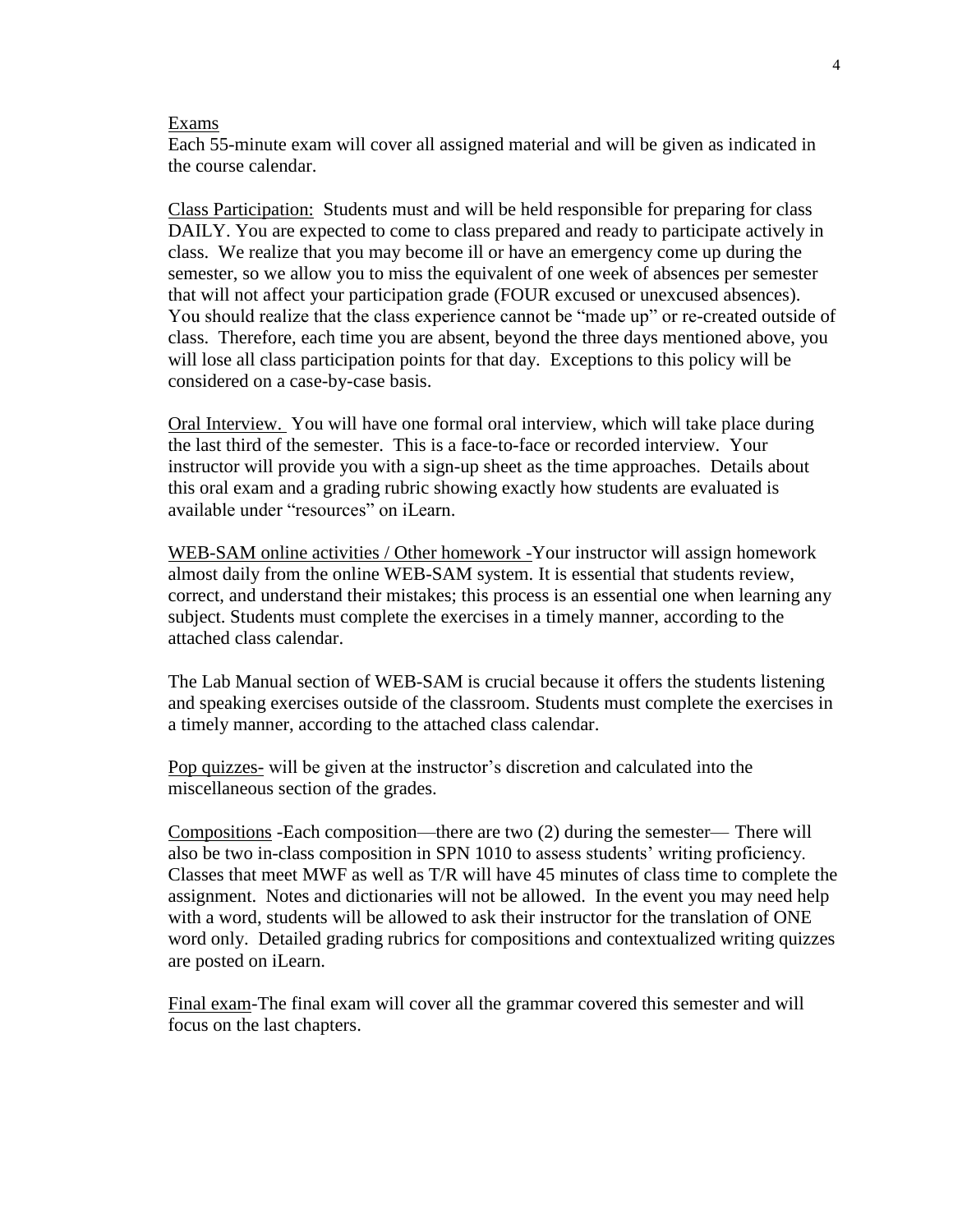### University Plagiarism Policy

**"Plagiarism.** When you use (for example, quote or even summarize or paraphrase) someone else's media, words, data, ideas, or other works, you must cite your source. You should be especially careful to avoid plagiarizing Internet sources (for example, e-mail, chat rooms, Web sites, or discussion groups). It does not matter whether you borrow material from print sources, from the Internet, from on-line data bases, or from interviews. Failure to cite your source is plagiarism. Students who plagiarize may receive an "F" or a "0" for the assignment, or an "F" for the course" (*TTU Student Handbook*)

## Attendance *(does not apply this semester)*

Attendance is mandatory. The student is allowed four (4) absences, whether they are excused or unexcused. After the fourth absence, one point will be deducted from the student's final grade for each subsequent UNEXCUSED absence. Excessive tardiness will count as an unexcused absence.

ALL unexcused absences will count as a zero (0) for the day's participation grade.

An excused absence is one that occurs due to illness, injury, or death in the student's immediate family. The student must verify these circumstances with official letters as soon as they return to class. No excuses will be accepted one week after the circumstance occurred.

Please note: If you are participating in any university-sponsored event in which you must be absent from class, an official letter from a Tech faculty or staff member must list these dates and be presented to the professor at the beginning of the semester.

#### Course Requirements

A serious commitment to the study of Spanish is expected from each student. Students must promptly complete assignments **BEFORE** class. Punctuality and speaking Spanish in class are expected and required.

Please note that the classes are conducted almost entirely in Spanish.

#### Student Conduct

The Department of Foreign Languages aims to provide an optimum learning environment in its classes. Students must also be responsible to meet this end. Therefore, we require that:

- 1. All cellular phones be turned off during class,
- 2. Students be respectful of the professor and their fellow students,
- 3. And, finally, students must arrive on time and leave at the end of the class.

Any deviations from these minimum expectations will result in the lowering of your class participation grade, and, if irresponsible behavior should continue, your final grade may be affected.

Make-up Exam Policy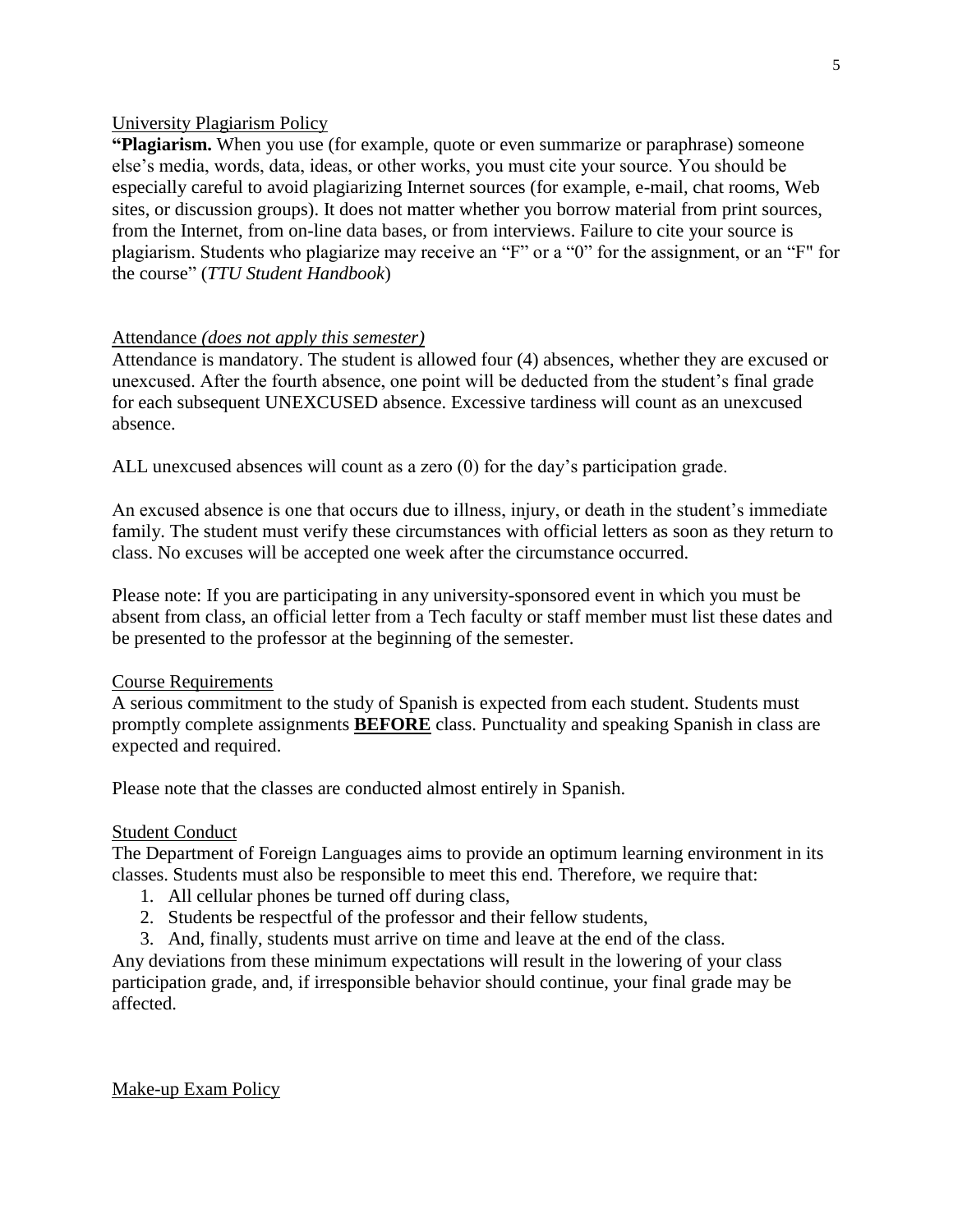The professor will NOT create any exams for those students who missed an exam, whether the reason is excused or unexcused. For those students who have an excusable absence for the date of the missed exam, their final exam grade will replace their missed exam grade.

#### Disability Accommodation

"Students with a disability requiring accommodations should contact the Office of Disability Services (ODS). An Academic Adjustment form should be completed as soon as possible, preferably by the end of the first week of the course. The ODS is located in the Roaden University Center, Room 112; phone 372-6119."

## **TENTATIVE SCHEDULE OF ASSIGNMENTS (MWF):** (next page)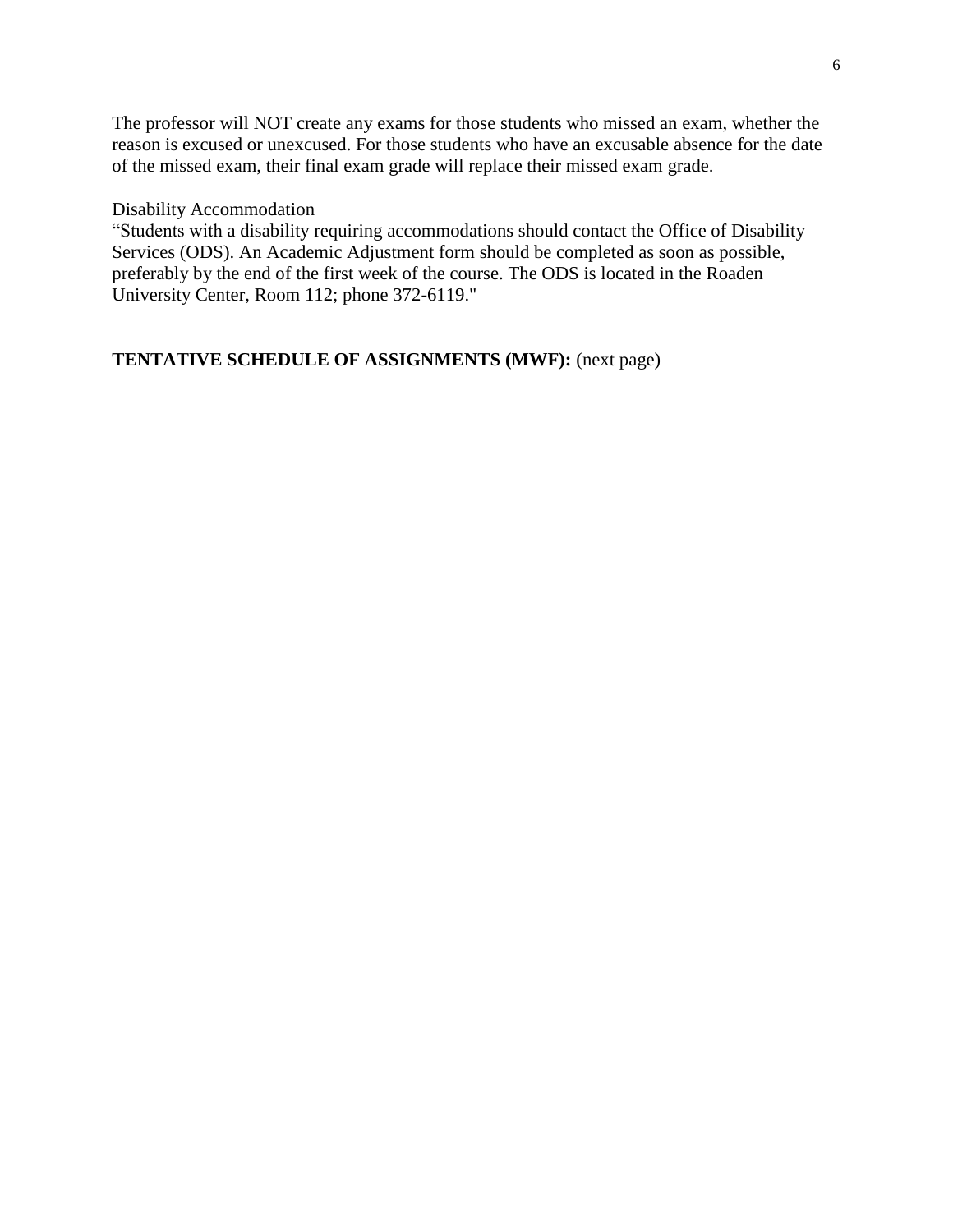# **TENTATIVE SCHEDULE OF ASSIGNMENTS (MWF):**

The instructor has the right to make any necessary changes in this schedule to accommodate the material to the progress of the class.

\*\*\*Please note that all of the homework (*tarea*) is found on **WEB-SAM** (online at [http://vistas.vhlcentral.com\)](http://vistas.vhlcentral.com/) and is due *ON* the day marked in the calendar. You must do **all exercises** in each section. Complete the Workbook topic and scroll down and complete the Lab Manual topic.

### Enero

| Miércoles, el 20 | Introducciones<br>Lección 1: Hola, ¿qué tal? (2-3), Classroom commands (hoja)                                                                                         |
|------------------|-----------------------------------------------------------------------------------------------------------------------------------------------------------------------|
| Viernes, el 22   | Lección 1: Hola, ¿qué tal? (2-3), Spanish alphabet (9),<br>Nouns and articles (12-14)<br>Tarea: Contextos, Nouns and articles, Pronunciación: The Spanish<br>alphabet |
| Lunes, el 25     | Lección 1: Nouns and articles (12-14), Numbers: 0-30 (16),<br>Hay(16)<br>Tarea: Nouns and articles, Numbers 0-30                                                      |
| Miércoles, el 27 | Leccion 1: Subject pronouns (19), Present tense of Ser (20-21)<br>Tarea: Present tense of Ser                                                                         |
| Viernes, el 29   | Lección 1: Telling time (24-25),<br>Tarea: Telling time                                                                                                               |
| <b>Febrero</b>   |                                                                                                                                                                       |
| Lunes, el 1      | Lección 1: Lectura (30-31), Los Estados Unidos (36-37),<br>Fotonovela: Bienvenida, Marissa (6-7)                                                                      |
| Miércoles, el 3  | Recapitulación (28-29), Repaso                                                                                                                                        |
| Viernes, el 5    | Lección 2: En la universidad (40-41), Los días de semana (42),<br>Pronunciación: Spanish vowels (47)<br>Tarea: Contextos, Pronunciación: Spanish vowels               |
| Lunes, el 8      | Lección 2: Present tense of -ar verbs (50-52), Gustar (52)<br>Tarea: Present tense of -ar verbs                                                                       |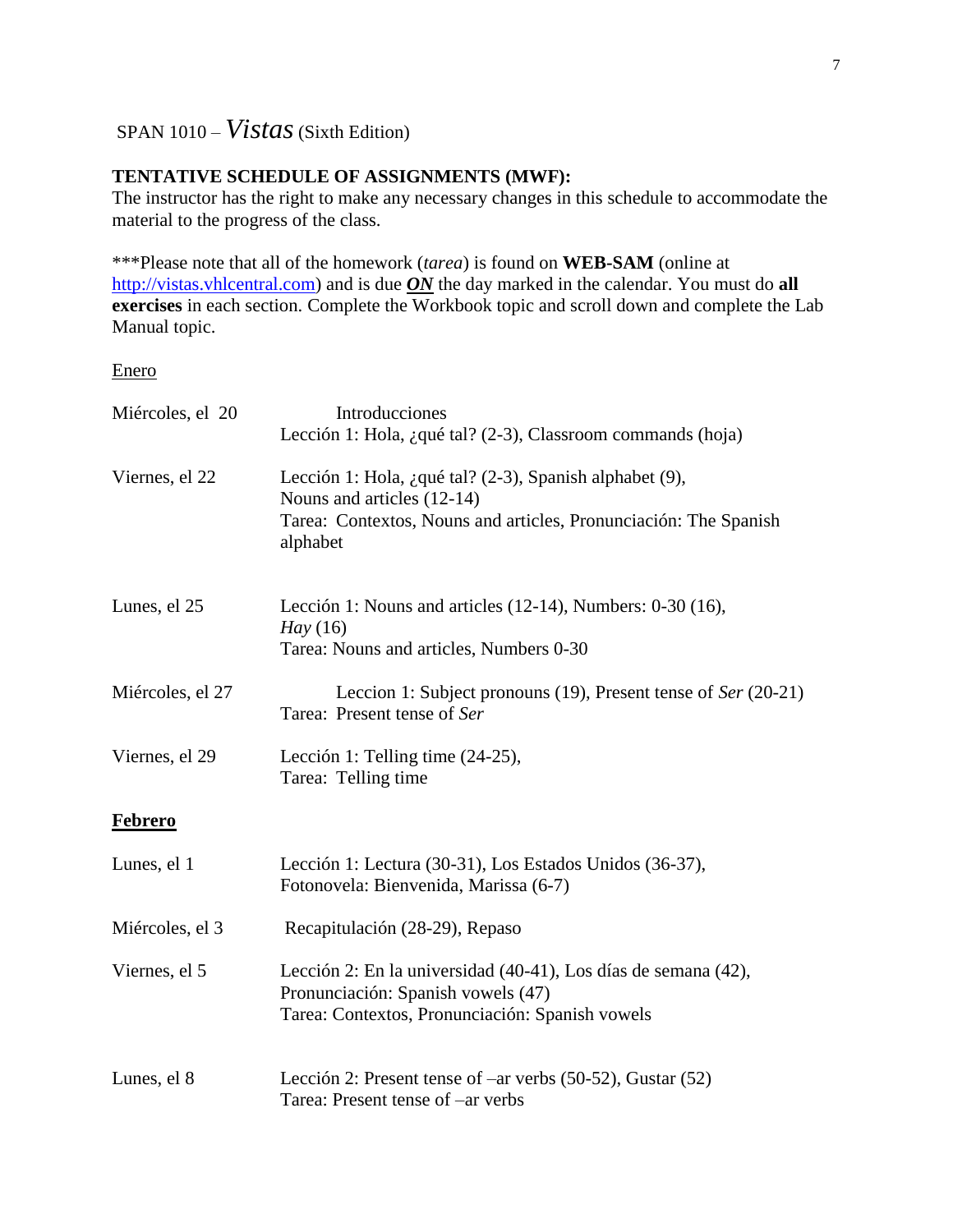| Miércoles, el 10 | Lección 2: Forming questions in Spanish (55-56)<br>Tarea: Forming questions in Spanish                                                                     |
|------------------|------------------------------------------------------------------------------------------------------------------------------------------------------------|
| Viernes, el 12   | Lección 2: Present tense of <i>Estar</i> (59-60), Words of location (60)<br>Tarea: Present tense of estar                                                  |
| Lunes, el 15     | Lección 2: Numbers: 31 and higher (63-64),<br>Fotonovela: ¿Qué estudias? (44-45), España (74-75)<br>Tarea: Numbers: 31 and higher                          |
| Miércoles, el 17 | Lección 2: Recapitulación (66-67), Repaso                                                                                                                  |
| Viernes, el 19   | <b>Examen ch. 1-2</b>                                                                                                                                      |
| Lunes, el 22     | Lección 3: La familia (78-79), Pronunciación: Dipthongs and Linking (85)<br>Tarea: Contextos, Pronunciación: Dipthongs and Linking                         |
| Miércoles, el 24 | Lección 3: Descriptive adjectives (88-90)<br>Tarea: Descriptive adjectives                                                                                 |
| Viernes, el 26   | Lección 3: Possessive adjectives (93)<br>Tarea: Possessive adjectives                                                                                      |
| <b>Marzo</b>     |                                                                                                                                                            |
| Lunes, el 1      | Lección 3: Present tense of $-$ er and $-$ ir verbs (96-97)<br>Tarea: Present tense of -er and -ir verbs                                                   |
| Miércoles, el 3  | Lección 3: Present tense of <i>Tener</i> and <i>Venir</i> (100-01), Expressions<br>with Tener $(101)$<br>Tarea: Present tense of Tener and Venir,          |
| Viernes, el 5    | Lección 3: Fotonovela: Un domingo en familia (82-83), Lectura (106-07),<br>Ecuador (112-113) In class Composición 1                                        |
| Lunes, el 8      | Lección 3: Recapitulación (104-105), Repaso                                                                                                                |
| Miércoles, el 10 | Lección 4: Los pasatiempos (116-18), Pronunciación: Word stress<br>and accent marks (123)<br>Tarea: Contextos, Pronunciación: Word stress and accent marks |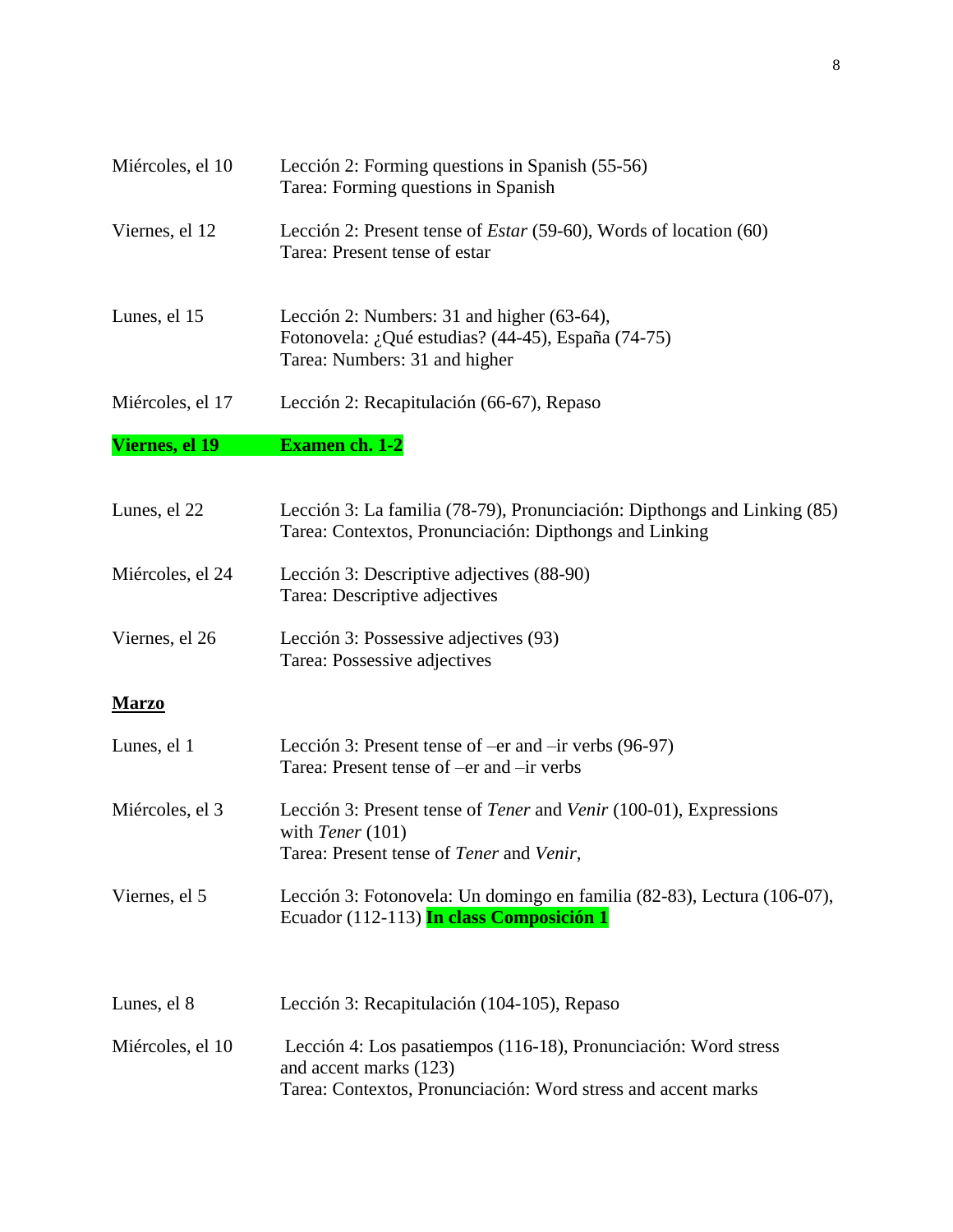| Viernes, el 12   | Lección 4: Present tense of <i>ir</i> $(126)$<br>Tarea: Present tense of ir                                                                                                |
|------------------|----------------------------------------------------------------------------------------------------------------------------------------------------------------------------|
| Lunes, el 15     | <b>Spring Break-no class</b>                                                                                                                                               |
| Miércoles, el 17 | <b>Spring Break-no class</b>                                                                                                                                               |
| Viernes, el 19   | <b>Spring Break-no class</b>                                                                                                                                               |
| Lunes, el 22     | Lección 4: Stem-changing verbs: $e \rightarrow ie$ , $o \rightarrow ue$ (129-30)<br>Tarea: Stem-changing verbs: $e \rightarrow ie$ , $o \rightarrow ue$                    |
| Miércoles, el 24 | Lección 4: Stem-changing verbs: $e\rightarrow i(133)$<br>Tarea: Stem-changing verbs: $e\rightarrow i$                                                                      |
| Viernes, el 26   | Lección 4: Verbs with irregular yo forms (136-37),<br>The verbs ver and oir (137)<br>Tarea: Verbs with irregular yo forms                                                  |
| Lunes, el 29     | Lección 4: México (148-49), Lectura (142-43), Escuchar (145),                                                                                                              |
| Miércoles, el 31 | Fotonovela: Fútbol, cenotes y mole (120-21)<br>Lección 4: Recapitulación (140-41), repaso                                                                                  |
| <u>Abril</u>     |                                                                                                                                                                            |
| Viernes, el 2    | <b>Examen ch. 3-4 – Last day to drop with a "W" grade</b>                                                                                                                  |
| Lunes, el 5      | Lección 5: Las vacaciones (152-53), Las estaciones y los<br>meses (154), El tiempo (154), Pronunciación: Spanish b and v (161)<br>Tarea: Contextos, Pronunciación: b and v |
| Miércoles, el 7  | Lección 5: <i>Estar</i> with conditions and emotions (164)<br>Tarea: <i>Estar</i> with conditions and emotions                                                             |
| Viernes, el 9    | Lección 5: The present progressive (166-67)<br>Tarea: The present progressive                                                                                              |
| Lunes, el 12     | Lección 5: Ser and estar $(170-71)$<br>Tarea: Ser and estar                                                                                                                |
| Miércoles, el 14 | Lección 5: Direct object nouns and pronouns (174-75)<br>Tarea: Direct object nouns and pronouns                                                                            |